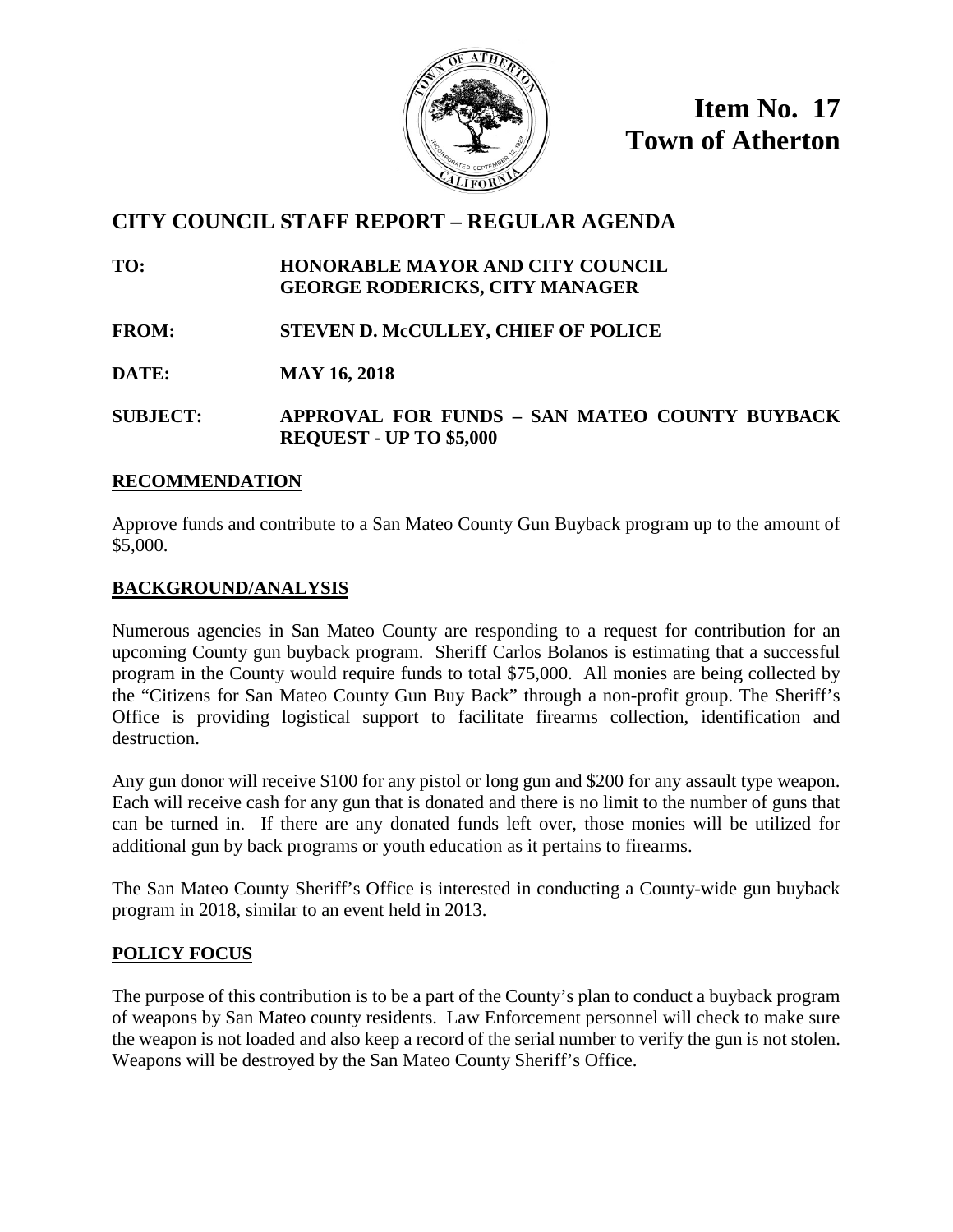Staff Report – County Gun Buyback Participation May 16, 2018 Page 2 of 2

### **FISCAL IMPACT**

Approval of this request would permit the Town to contribute up to \$5,000 toward a San Mateo County Sheriff's Office supported countywide gun buyback program. Funds are available in the Police Department budget, Safety Supplies and Materials.

As of mid-March, Redwood City, Belmont and San Mateo have pledged \$5,000 to the effort. Woodside will contribute \$10,000 and an additional \$5,000 if local students can raise a match. San Carlos voted to match donations up to \$50,000. Portola Valley has agreed to contribute \$15,000, and Menlo Park has agreed to \$5,000.

#### **PUBLIC NOTICE**

Public notification was achieved by posting the agenda, with this agenda item being listed, at least 72 hours prior to the meeting in print and electronically. Information about the project is also disseminated via the Town's electronic News Flash and Atherton Online. There are approximately 1,200 subscribers to the Town's electronic News Flash publications. Subscribers include residents as well as stakeholders – to include, but be not limited to, media outlets, school districts, Menlo Park Fire District, service provides (water, power, and sewer), and regional elected officials.

#### **COMMISSION/COMMITTEE FEEDBACK/REFERRAL**

This item has or X has not been before a Town Committee or Commission.

- \_\_\_\_ Audit/Finance Committee (meets every other month)
- \_\_\_\_ Bicycle/Pedestrian Committee (meets as needed)
- \_\_\_\_ Civic Center Advisory Committee (meets as needed)
- \_\_\_\_ Environmental Programs Committee (meets every other month)
- \_\_\_\_ Park and Recreation Committee (meets each month)
- \_\_\_\_ Planning Commission (meets each month)
- \_\_\_\_ Rail Committee (meets every other month)
- \_\_\_\_ Transportation Committee (meets every other month)
- \_\_\_\_ Tree Committee (meets each month)

#### **ATTACHMENTS**

ATTACHMENT 1 - Letter – Sheriff Bolanos

ATTACHMENT 2 - Email – Becky Dodson – Citizens for a San Mateo County Gun Buy Back ATTACHMENT 3 - News article – Daily March 15, 2018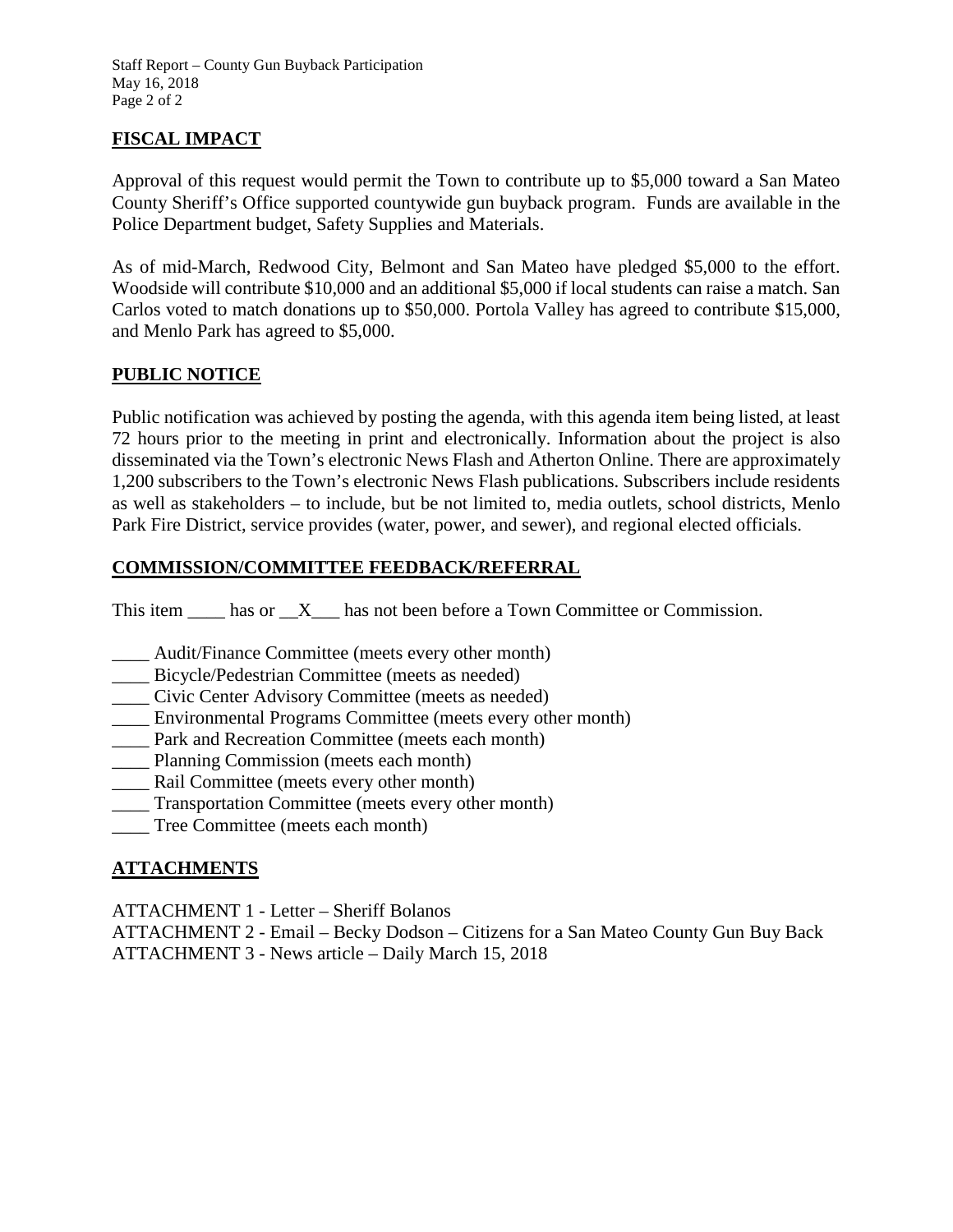

ADDRESS ALL COMMUNICATIONS TO THE SHERIFF

February 26, 2018

To Whom it May Concern:

Please be advised that the "Citizens for a San Mateo County Gun Buyback" approached me to ask for my participation in a gun buyback program to occur this year.

The Sheriff's Office is excited to participate in such a program again. As it did in 2013, the Sheriff's Office is prepared to collect and properly dispose of voluntarily relinguished firearms. Based on our experience from 2013, we estimate that the cost of conducting the buyback program will be approximately \$75,000.

We are hopeful that a successful program will result in the removal of many guns from circulation and make the streets of San Mateo County safer for those who live and work here.

If you have any questions or would like to discuss this further, please do not hesitate to contact Captain Mark Duri at (650) 363-4844.

Sincerely.

Cash St Cola

Carlos G. Bolanos Sheriff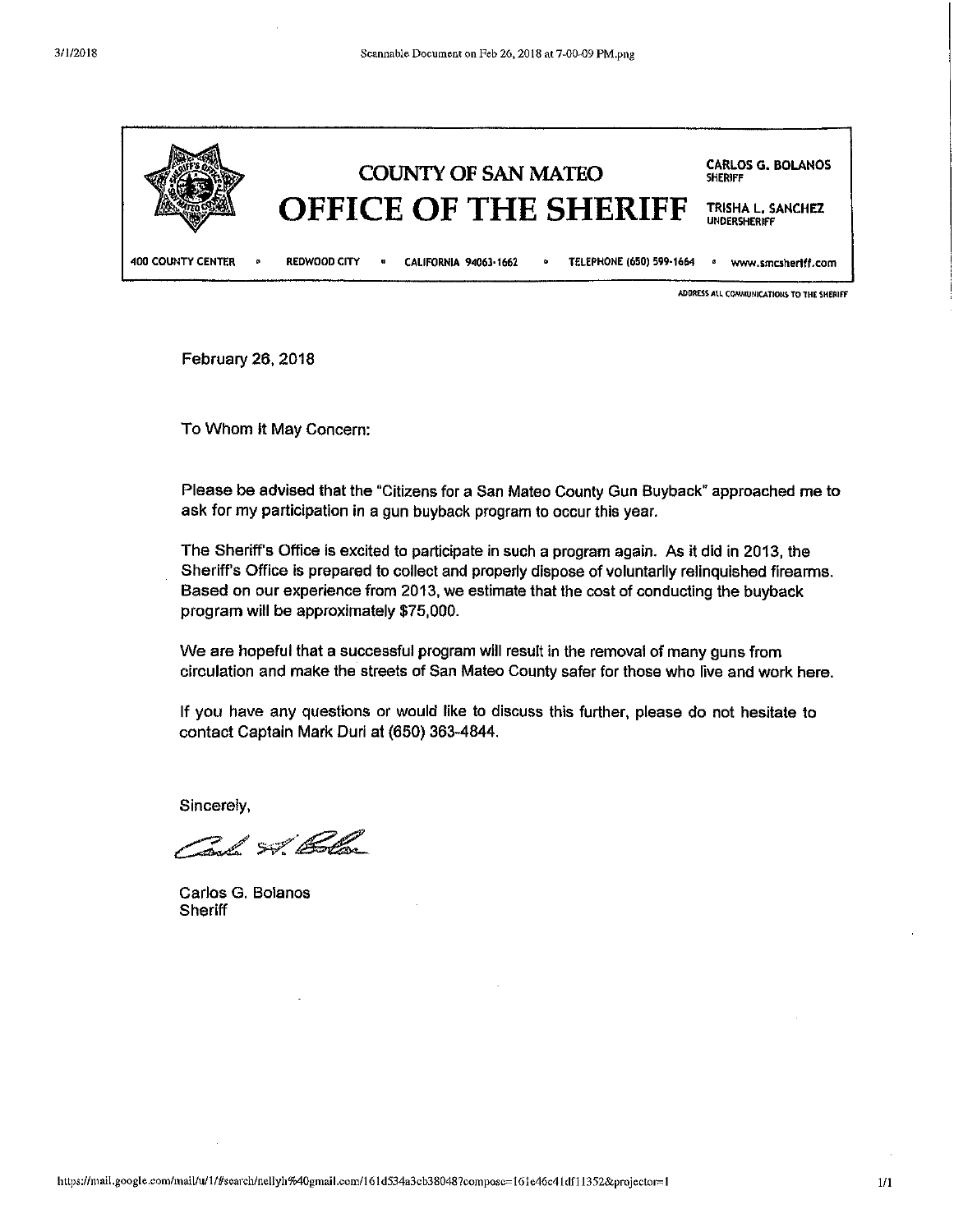#### **Jennifer Frew**

| From:            | becky dodson <beckydodson@gmail.com></beckydodson@gmail.com> |
|------------------|--------------------------------------------------------------|
| Sent:            | Thursday, March 01, 2018 7:09 PM                             |
| To:              | Theresa DellaSanta                                           |
| $C_{\mathbf{C}}$ | Neeloofar H. Jenks; Danielle L                               |
| Subject:         | Citizens for a San Mateo County Gun Buyback                  |
| Attachments:     | Sheriff Bolano Letter .pdf                                   |

Dear City Clerk,

I am writing on behalf of Citizens for a San Mateo County Gun Buyback. Last week, we approached Sheriff Bolanos to ask that he put on another gun buyback program similar to the one the Sheriff's Office executed in 2013. At that meeting, he agreed to collaborate with our group to implement another gun buyback program. He offered to manage the program, supply the staff and security, and provide the Sheriff's Office's experience from the previous program.

Although the Sheriff's Office has offered their support and experience, Citizens for a San Mateo County Gun Buyback is working to raise the funds to buy the guns from the community. We are approaching the various City Councils in San Mateo County to ask that they contribute a minimum of \$5,000 to help support the buyback program. The previous buyback ran out of funds after \$63,500, so we are looking to raise \$75,000 for this event.

The San Carlos City Council has put our request on their next meeting agenda and we are pending confirmation from a few other cities we have contacted. We are respectfully asking that Atherton also agendize our request, and we hope that the council will honor our request. By reducing the number of guns in our community, we make our county a safer place to work and live.

I have attached a copy of the Sheriff's letter supporting our efforts to this email. I hope you will help support our Sheriff's Office and Citizens for a San Mateo County Gun Buyback.

Thank you for your time and consideration.

Sincerely,

Becky Dodson with Citizens for a San Mateo County Gun Buyback  $(408)$  355-3805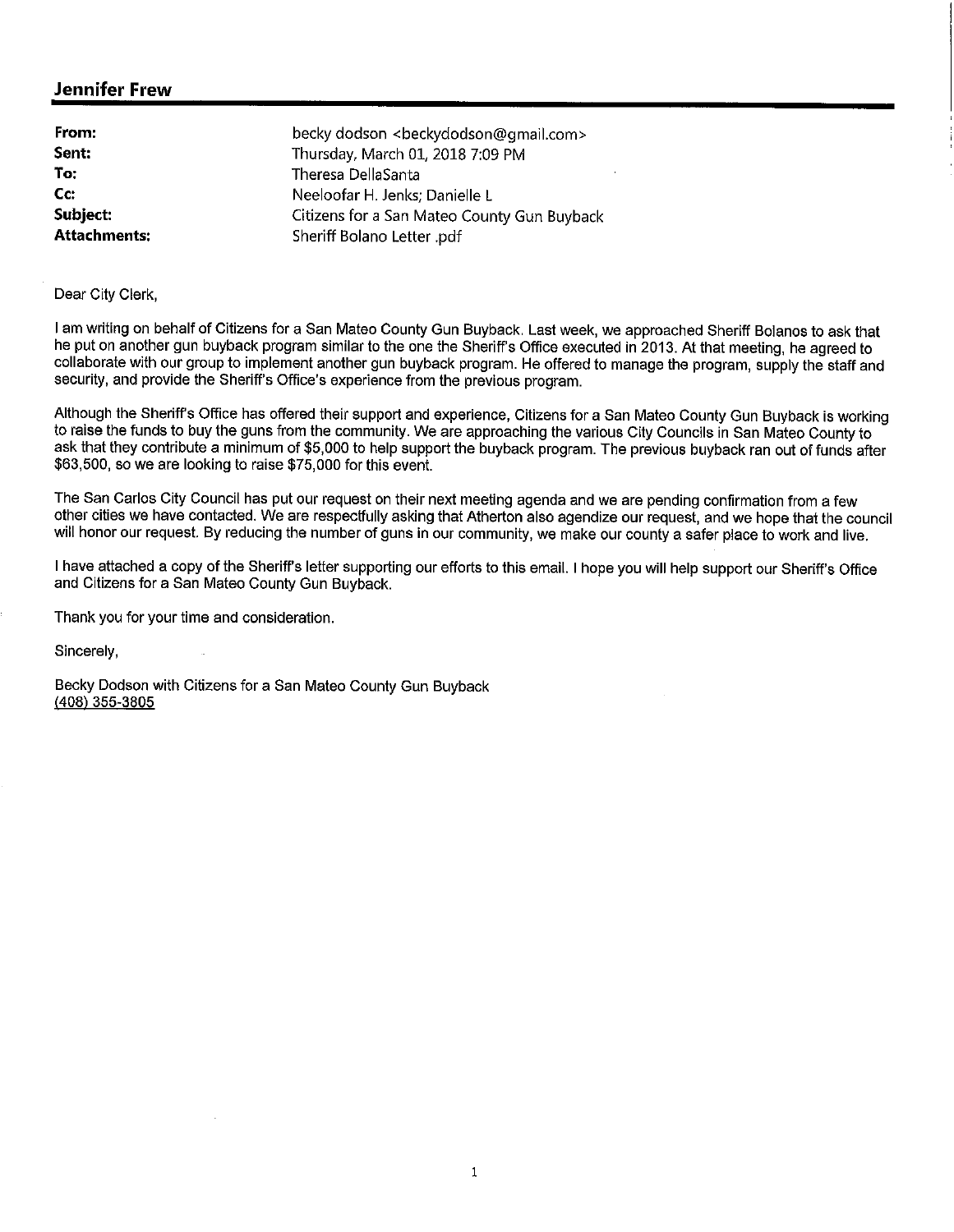https://www.smdailyjournal.com/news/local/countywide-gun-buyback-gatherssupport/article\_5eee9632-2800-11e8-be5f-3f93ec4537c8.html

# Countywide gun buyback gathers support

San Carlos residents organizing buyback for first time since 2013

By Zachary Clark Daily Journal staff Mar 15, 2018

As calls for gun control gather momentum in the wake of the Parkland school shooting, three San Carlos residents are attempting to make the Peninsula safer by reducing the number of guns in the community.

Danielle Lacampagne, Nilu Jenks and Becky Dodson formed the Citizens for a San Mateo County Gun Buyback organization to lobby cities across the county to contribute \$5,000 to a gun buyback program, which was last held in San Mateo County in 2013.

"After Parkland, we felt we should do this," Jenks said. "People are looking for something, and even one suicide or domestic homicide we can prevent is worth the effort or time."



The group is calling for a similar program to the 2013 one, when the county paid \$100 for pistols and rifles and \$200 for assault-style weapons with no questions asked, bringing in more than 600 guns, according to a press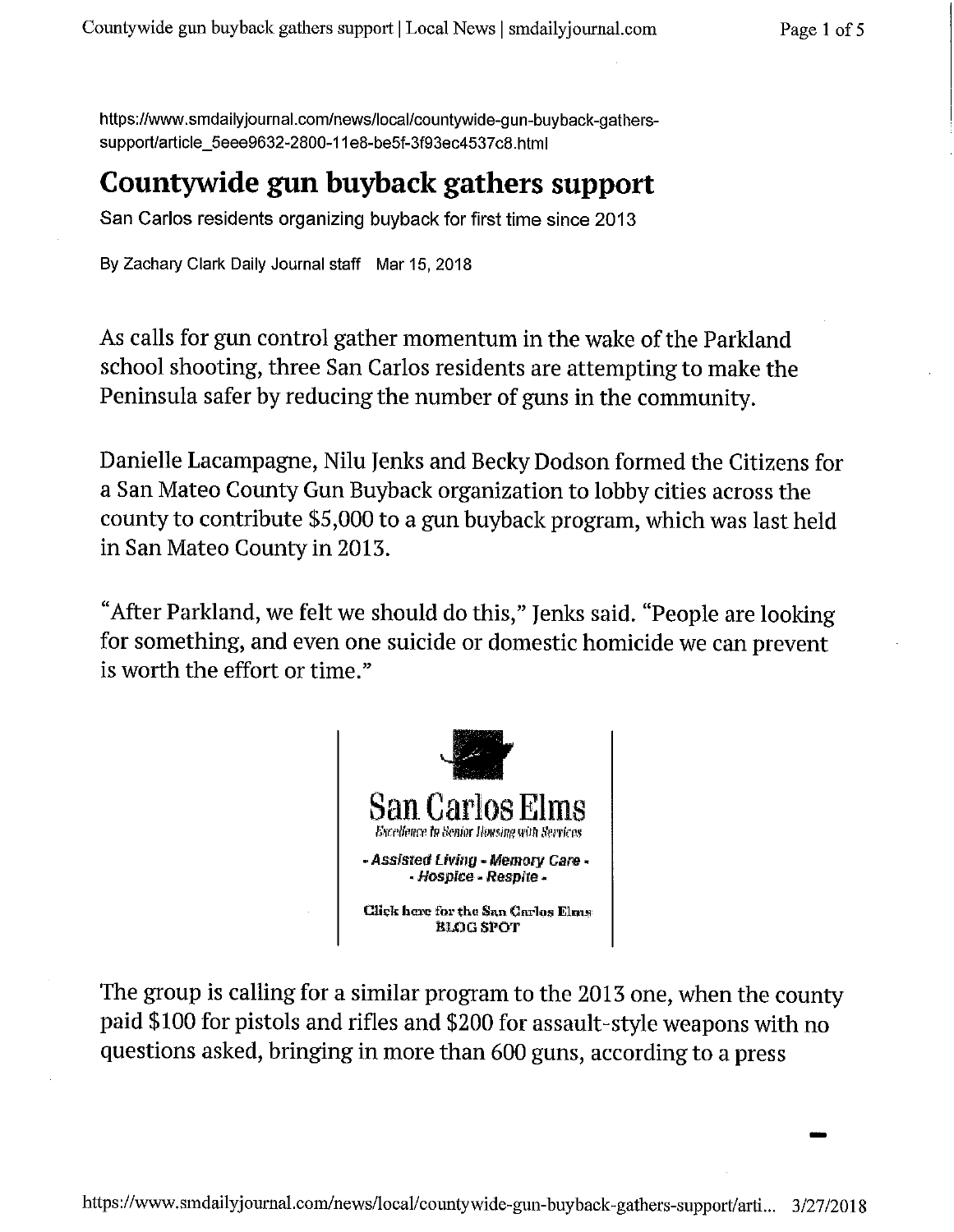release. A private donor contributed \$63,000 to the 2013 buyback, but Jenks said funds ran out during the event, so this year the group is trying to raise at least \$75,000.

So far, Redwood City and San Mateo have pledged \$5,000 to the buyback. Jenks said, while Belmont's City Council voted to contribute \$5,000 and Woodside's council voted to contribute \$10,000. Woodside also voted to match another \$5,000 donation if local students can raise the funds.

The most generous donor so far, the San Carlos City Council voted to match donations up to \$50,000.

As of Wednesday, the buyback effort had raised \$50,000. Daly City will fund its own buyback in May, Jenks said, and Portola Valley, Menlo Park and Foster City are set to vote on a donation within the next week.

Jenks also said private donors are starting to express interest as word gets out.

"We could not have forecasted this kind of support and we really appreciate it," she said.

During Belmont's Tuesday City Council meeting, Mayor Doug Kim said that city is also organizing a study session on school safety and mental health programs, and the council is drafting a resolution on public safety and gun violence in addition to contributing to the buyback effort.

"I think everyone in this room has felt a sense of frustration and helplessness over the past weeks, months and years," Kim said. "I felt that this issue could not be ignored in a city like ours, we need to find what we can control within our purview and tonight is the first of several things that we as a small city on Peninsula can do to stand up and say here's what we hold dear in terms of our values."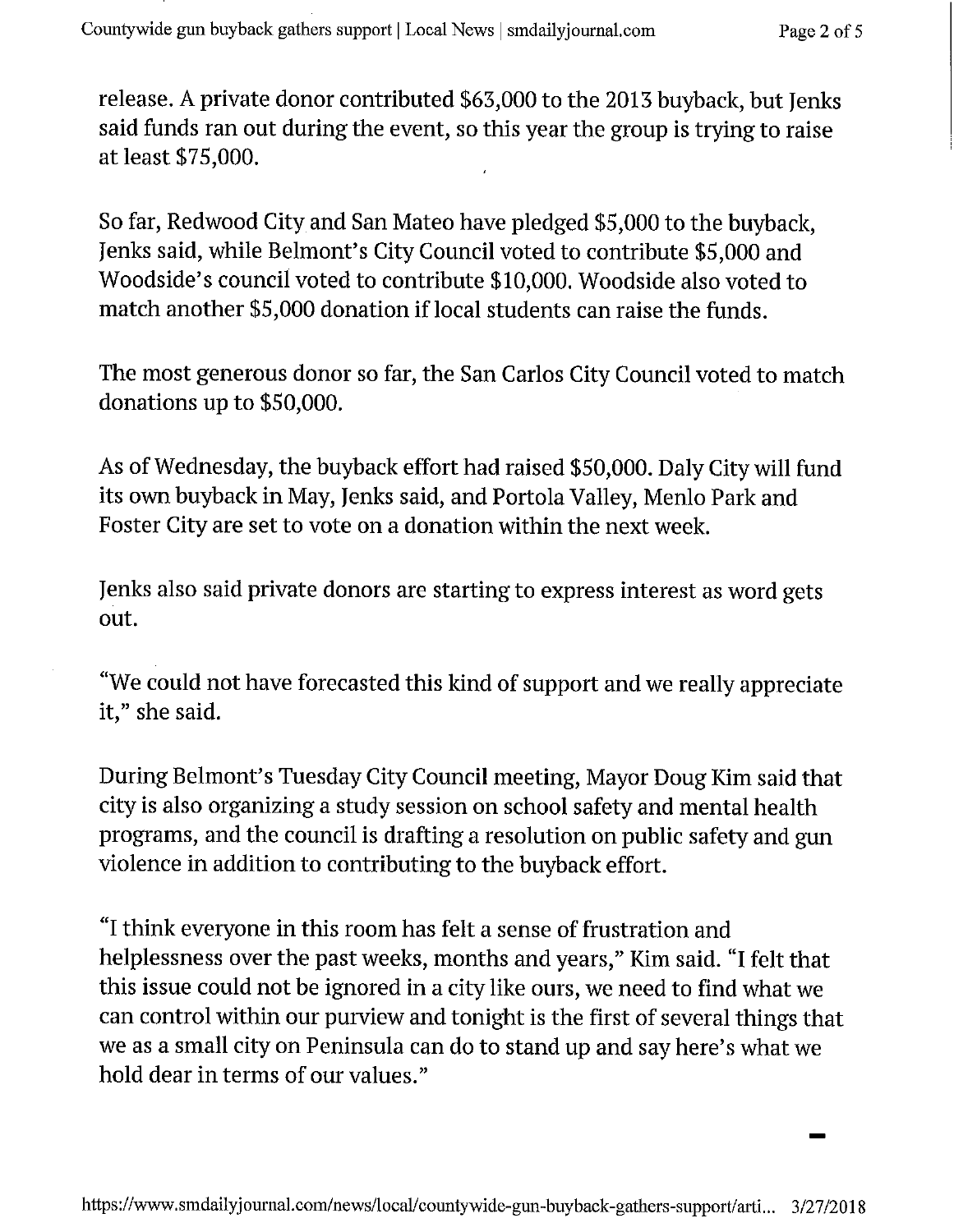Jenks said last month her organization approached San Mateo Sheriff Carlos Bolanos, who agreed to manage the buyback program and provide staff and security. The Sheriff's Office will destroy all surrendered firearms.

Jenks said the buyback will likely be held May 5.

"This has very much been on our minds lately with the firearms store last fall," San Carlos Councilman Mark Olbert said, referring to a moratorium on new stores that sell guns passed after a business received a permit to do so. "Many of the citizens pushing for this throughout the county are San Carlos residents so the council saw it as an important issue that a lot of people in our community are working towards. That's something we want to support as much as possible, and we want to incentivize other communities to step forward."



Despite its growing support, not everyone is on board with the program. San Carlos Councilman Matt Grocott, who voted against his city's contribution to the buyback and the store moratorium, believes the money could be better spent on security efforts.

"I really question the claim that this (a buyback program) will make us any more safe in San Carlos, just look at the statistics," Grocott said, adding that the last gun suicide in his city occurred in the 1980s and the last homicide was a knife attack more than 10 years ago. "So what it means is we're putting up a \$50,000 subsidy to parts of the county where gun violence is more prevalent.

"A lot of the guns that do get turned in are old and inoperable, basically scrap metal," he added. "Someone could turn in two to three old, inoperable guns and turn around and buy something operable and you haven't accomplished anything."